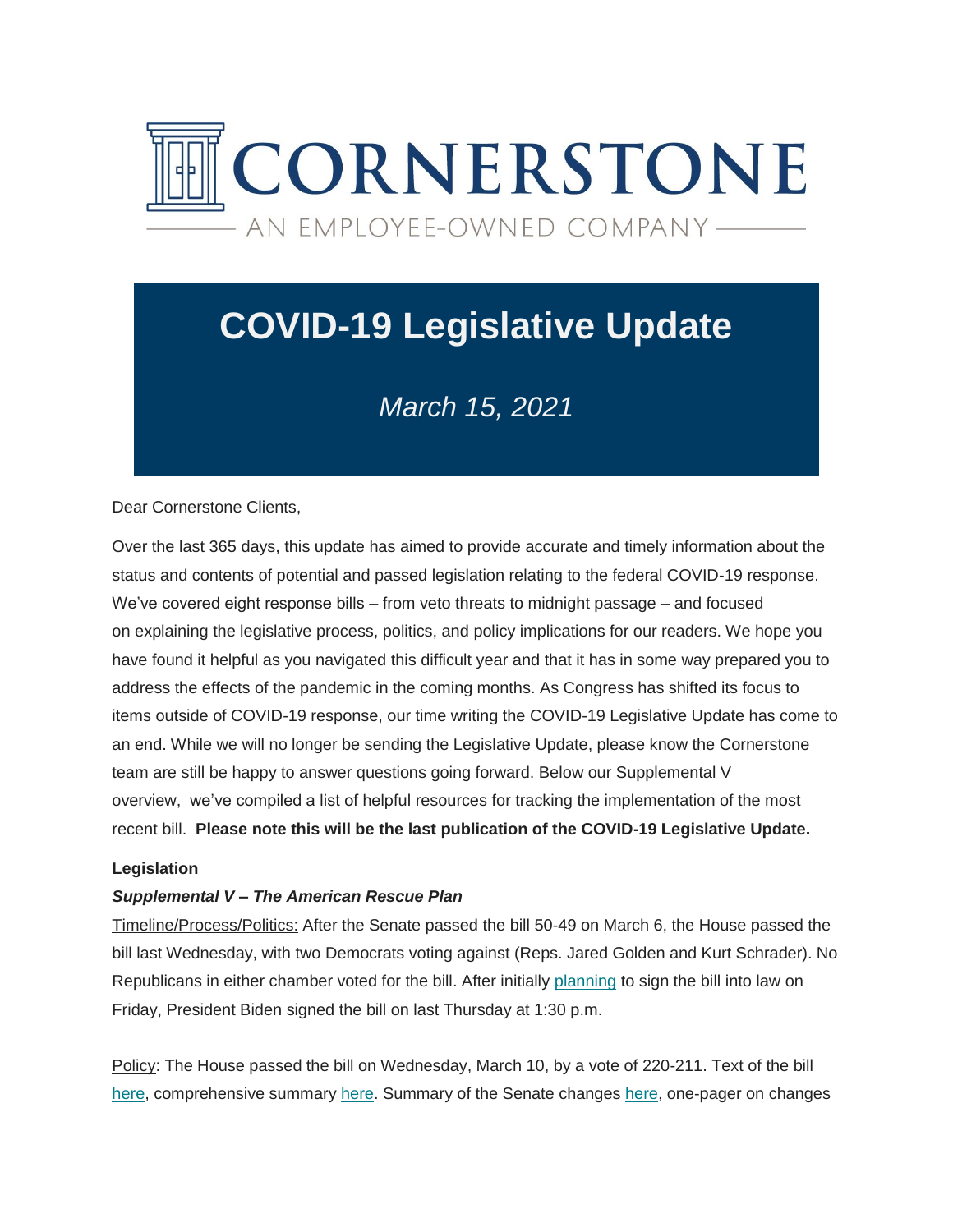[here.](https://cgagroup.us4.list-manage.com/track/click?u=2f96d6beb5306374d2ee2e12a&id=1d35c5a80f&e=d801520914) Senate Majority Leader Schumer sent out a [Dear Colleague](https://cgagroup.us4.list-manage.com/track/click?u=2f96d6beb5306374d2ee2e12a&id=dd95802ed9&e=d801520914) last Tuesday with links to various summaries of key parts of the bill.

Estimates for Relief for Individual States:

- State and Local Fiscal Relief [here](https://cgagroup.us4.list-manage.com/track/click?u=2f96d6beb5306374d2ee2e12a&id=a9bc6fa4a7&e=d801520914)
- Enhanced Federal Unemployment Insurance [here](https://cgagroup.us4.list-manage.com/track/click?u=2f96d6beb5306374d2ee2e12a&id=84096a30c3&e=d801520914)
- Expanded Earned Income Tax Credit and Child Tax Credit [here](https://cgagroup.us4.list-manage.com/track/click?u=2f96d6beb5306374d2ee2e12a&id=621f3ff031&e=d801520914)
- Additional Round of Direct Payments [here](https://cgagroup.us4.list-manage.com/track/click?u=2f96d6beb5306374d2ee2e12a&id=ce2baaeca0&e=d801520914)
- Education Relief Funding [here](https://cgagroup.us4.list-manage.com/track/click?u=2f96d6beb5306374d2ee2e12a&id=756e212c5e&e=d801520914)
- Emergency Rental Assistance [here](https://cgagroup.us4.list-manage.com/track/click?u=2f96d6beb5306374d2ee2e12a&id=cfdc231055&e=d801520914)
- FEMA Disaster Relief Fund Estimates [here](https://cgagroup.us4.list-manage.com/track/click?u=2f96d6beb5306374d2ee2e12a&id=6131cd1a75&e=d801520914)
- Child Care and CCDBG [here](https://cgagroup.us4.list-manage.com/track/click?u=2f96d6beb5306374d2ee2e12a&id=1b0d710bc6&e=d801520914)
- Head Start [here](https://cgagroup.us4.list-manage.com/track/click?u=2f96d6beb5306374d2ee2e12a&id=d96f87c982&e=d801520914)
- Transit Relief for Urbanized Areas [here](https://cgagroup.us4.list-manage.com/track/click?u=2f96d6beb5306374d2ee2e12a&id=ff69e02337&e=d801520914)
- Rural Transit [here](https://cgagroup.us4.list-manage.com/track/click?u=2f96d6beb5306374d2ee2e12a&id=89747cbb9c&e=d801520914)
- Paratransit [here](https://cgagroup.us4.list-manage.com/track/click?u=2f96d6beb5306374d2ee2e12a&id=f2f1b7bf55&e=d801520914)
- Enhanced and Expanded ACA subsidies [here](https://cgagroup.us4.list-manage.com/track/click?u=2f96d6beb5306374d2ee2e12a&id=2e2caa86fd&e=d801520914) and here
- Extension of ACA Premium Subsidies to UI Recipients [here](https://cgagroup.us4.list-manage.com/track/click?u=2f96d6beb5306374d2ee2e12a&id=aa6895ea24&e=d801520914)
- Incentives for Non-Expansion States to Expand Medicaid, Increased FMAP [here,](https://cgagroup.us4.list-manage.com/track/click?u=2f96d6beb5306374d2ee2e12a&id=135e894683&e=d801520914) Increased coverage [here](https://cgagroup.us4.list-manage.com/track/click?u=2f96d6beb5306374d2ee2e12a&id=2e60825762&e=d801520914)

Highlights of Senate changes to the bill below:

- **Extends the Employee Retention Tax Credit** (ERTC) through 12/31/21, adopts the expansions from the December Omnibus, and codifies the ERTC by adding it to the Internal Revenue Code as § 3134. The December 2020 Omni made a handful of expansions to the original CARES ERTC including: increased the credit percentage from 50 to 70; increased the maximum credit from \$10k per employee to \$10k per quarter per employee; extended the credit from 12/31/20 through 6/31/21; and, loosened the gross receipts test from 50 percent (relative to 2019) to 80 percent (relative to 2019).
- \$10 billion **Critical Infrastructure Project program aimed at assisting state, territorial, and tribal governments** with COVID-19 response. Also establishes a requirement that small states receive at least the amount they received under the CARES Act's Coronavirus Relief Fund.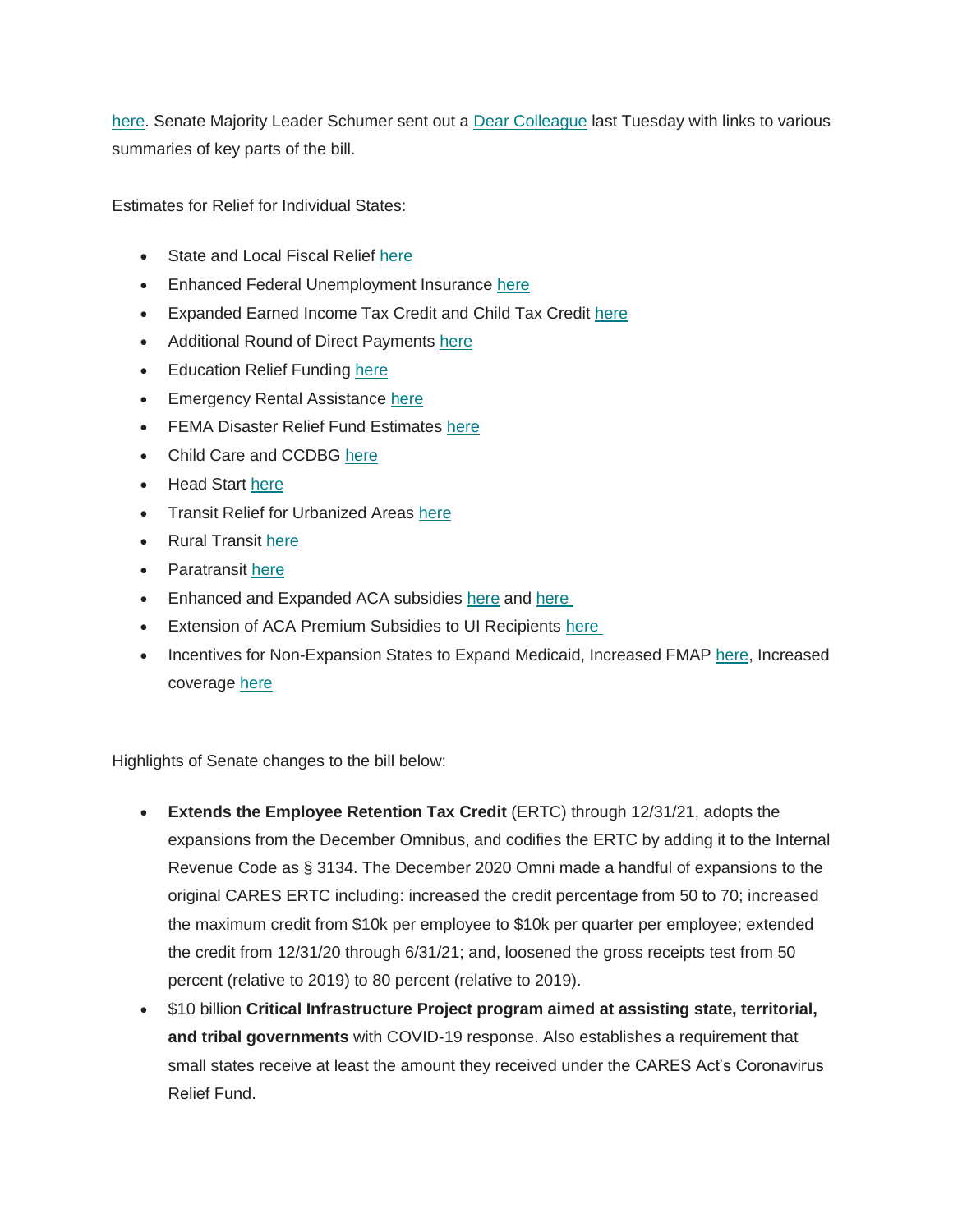- Makes **higher educational debt forgiveness tax-free** on loans discharged between 12/31/20 and 12/31/25. This will apply to any governmental debt relief during that time period but is also generally drafted to apply to debts discharged by higher educational institutions.
- \$8.5 billion for Provider Relief Fund for rural providers.
- Boost to **COBRA premium assistance** from 85 to 100 percent.
- Allows eligible entities under Save Our Stages program to receive both a PPP loan and Shuttered Venue Operators Grant.
- \$5.5 billion for **school programs**, including summer school and afterschool programs and technology.

# **Other Resources:**

 The National Association of Counties analysis of the Senate bill and calculations for percounty allocations. Analysis [here](https://cgagroup.us4.list-manage.com/track/click?u=2f96d6beb5306374d2ee2e12a&id=2f12b30332&e=d801520914) and calculations found by clicking "Summary of Local Funding in Senate Substitute".

House-passed text [here.](https://cgagroup.us4.list-manage.com/track/click?u=2f96d6beb5306374d2ee2e12a&id=c3964d5ed6&e=d801520914) House Committee summaries below:

- Ways and Means: press release **here (with links to text and section by section summaries)**, Joint Committee on Taxation summary [here](https://cgagroup.us4.list-manage.com/track/click?u=2f96d6beb5306374d2ee2e12a&id=c64c0f8448&e=d801520914)
- *Energy and Commerce*: more details specific to health response funding are [here,](https://cgagroup.us4.list-manage.com/track/click?u=2f96d6beb5306374d2ee2e12a&id=f7be28baa4&e=d801520914) section by section in the committee memo [here,](https://cgagroup.us4.list-manage.com/track/click?u=2f96d6beb5306374d2ee2e12a&id=b6c3cb386f&e=d801520914) public health text [here,](https://cgagroup.us4.list-manage.com/track/click?u=2f96d6beb5306374d2ee2e12a&id=8c7cc3c35b&e=d801520914) Medicaid section tex[t here,](https://cgagroup.us4.list-manage.com/track/click?u=2f96d6beb5306374d2ee2e12a&id=fdd339f36c&e=d801520914) CHIP section text [here,](https://cgagroup.us4.list-manage.com/track/click?u=2f96d6beb5306374d2ee2e12a&id=31270f295c&e=d801520914) other provisions text [here](https://cgagroup.us4.list-manage.com/track/click?u=2f96d6beb5306374d2ee2e12a&id=d567f7efe5&e=d801520914)
- *Oversight and Reform:* one pager [here,](https://cgagroup.us4.list-manage.com/track/click?u=2f96d6beb5306374d2ee2e12a&id=88bf128874&e=d801520914) committee print [here](https://cgagroup.us4.list-manage.com/track/click?u=2f96d6beb5306374d2ee2e12a&id=21220b9233&e=d801520914)
- *Education and Labor*: press release [here,](https://cgagroup.us4.list-manage.com/track/click?u=2f96d6beb5306374d2ee2e12a&id=398655ee2b&e=d801520914) fact sheet [here,](https://cgagroup.us4.list-manage.com/track/click?u=2f96d6beb5306374d2ee2e12a&id=0314514991&e=d801520914) section by sectio[n here,](https://cgagroup.us4.list-manage.com/track/click?u=2f96d6beb5306374d2ee2e12a&id=19571004e0&e=d801520914) text [here](https://cgagroup.us4.list-manage.com/track/click?u=2f96d6beb5306374d2ee2e12a&id=5367ef4553&e=d801520914)
- **Small Business:** committee print [here,](https://cgagroup.us4.list-manage.com/track/click?u=2f96d6beb5306374d2ee2e12a&id=f41becb826&e=d801520914) text [here](https://cgagroup.us4.list-manage.com/track/click?u=2f96d6beb5306374d2ee2e12a&id=4425e07f18&e=d801520914)
- *Transportation and Infrastructure*: text [here](https://cgagroup.us4.list-manage.com/track/click?u=2f96d6beb5306374d2ee2e12a&id=3d171e644a&e=d801520914)
- *Financial Services*: committee print [here,](https://cgagroup.us4.list-manage.com/track/click?u=2f96d6beb5306374d2ee2e12a&id=2a82be3163&e=d801520914) section by section in the committee memo [here,](https://cgagroup.us4.list-manage.com/track/click?u=2f96d6beb5306374d2ee2e12a&id=7cd74d7941&e=d801520914) text [here](https://cgagroup.us4.list-manage.com/track/click?u=2f96d6beb5306374d2ee2e12a&id=a691e4cffb&e=d801520914)
- *Agriculture*: text [here](https://cgagroup.us4.list-manage.com/track/click?u=2f96d6beb5306374d2ee2e12a&id=70281782bf&e=d801520914)
- *Veterans Affairs*: text [here,](https://cgagroup.us4.list-manage.com/track/click?u=2f96d6beb5306374d2ee2e12a&id=582a0c0c76&e=d801520914) section by section [here](https://cgagroup.us4.list-manage.com/track/click?u=2f96d6beb5306374d2ee2e12a&id=08cfdbc9c7&e=d801520914)

#### **Passed Legislation**

For past information and guidance and passed legislation, please refer to the [archives.](https://cgagroup.us4.list-manage.com/track/click?u=2f96d6beb5306374d2ee2e12a&id=248d7dca82&e=d801520914) For a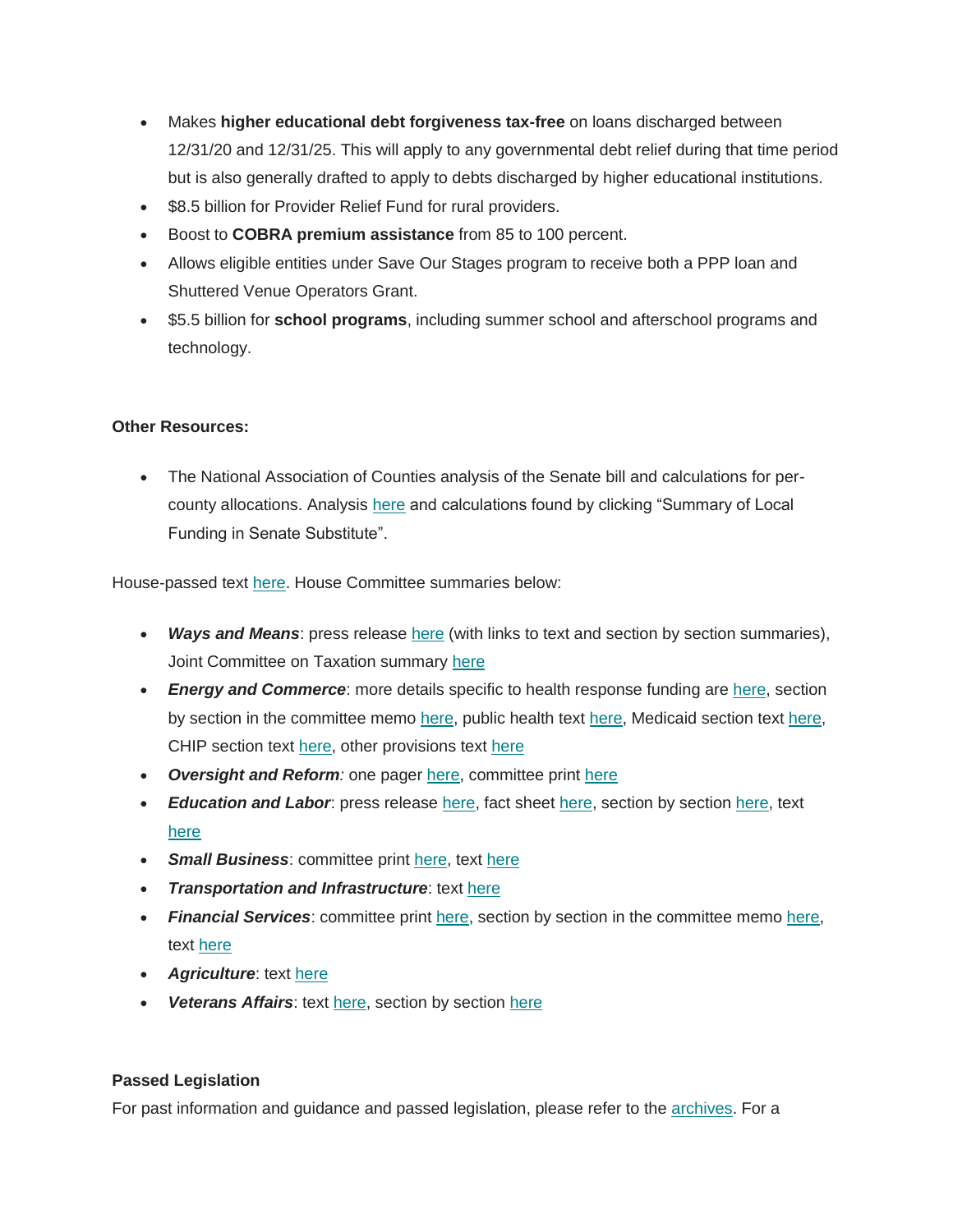summary of all the supplementals that have been passed, please see [here.](https://cgagroup.us4.list-manage.com/track/click?u=2f96d6beb5306374d2ee2e12a&id=0ac2d92177&e=d801520914)

# *New Implementation Information and Guidance*

• The Treasury Department [announced](https://cgagroup.us4.list-manage.com/track/click?u=2f96d6beb5306374d2ee2e12a&id=84373ca4b4&e=d801520914) they have begun sending economic impact payments to individuals as a result of the American Rescue Plan.

# **Coronavirus Relief Resources**

- Department of Health and Human Service COVID-19 Resources page [here](https://cgagroup.us4.list-manage.com/track/click?u=2f96d6beb5306374d2ee2e12a&id=3c82959315&e=d801520914)
	- o Press release on the American Rescue Plan [here](https://cgagroup.us4.list-manage.com/track/click?u=2f96d6beb5306374d2ee2e12a&id=dcefc6fd3a&e=d801520914)
- Food and Drug Administration COVID-19 resources [here](https://cgagroup.us4.list-manage.com/track/click?u=2f96d6beb5306374d2ee2e12a&id=1886d89d15&e=d801520914)
- Small Business Administration COVID-19 Relief Options webpage [here](https://cgagroup.us4.list-manage.com/track/click?u=2f96d6beb5306374d2ee2e12a&id=8299d0c1dd&e=d801520914)
	- o Paycheck Protection Program information [here](https://cgagroup.us4.list-manage.com/track/click?u=2f96d6beb5306374d2ee2e12a&id=cabde0a8d0&e=d801520914)
	- o Recent PPP changes information [here](https://cgagroup.us4.list-manage.com/track/click?u=2f96d6beb5306374d2ee2e12a&id=af65b1994e&e=d801520914)
	- o Economic Injury Disaster Loans information [here](https://cgagroup.us4.list-manage.com/track/click?u=2f96d6beb5306374d2ee2e12a&id=e0cf251420&e=d801520914)
	- o Express Bridge Loans information [here](https://cgagroup.us4.list-manage.com/track/click?u=2f96d6beb5306374d2ee2e12a&id=f9ff75ebbc&e=d801520914)
	- o Shuttered Venue Operators Grants information [here](https://cgagroup.us4.list-manage.com/track/click?u=2f96d6beb5306374d2ee2e12a&id=45be39cd9f&e=d801520914)
- IRS COVID Relief page [here](https://cgagroup.us4.list-manage.com/track/click?u=2f96d6beb5306374d2ee2e12a&id=7e279f4fa5&e=d801520914)
	- o Stimulus payment tool [here](https://cgagroup.us4.list-manage.com/track/click?u=2f96d6beb5306374d2ee2e12a&id=7d775a4448&e=d801520914)
	- o Stimulus payment FAQ [here](https://cgagroup.us4.list-manage.com/track/click?u=2f96d6beb5306374d2ee2e12a&id=819f1a8547&e=d801520914)
	- o Stimulus payment additional resources [here](https://cgagroup.us4.list-manage.com/track/click?u=2f96d6beb5306374d2ee2e12a&id=30711d3358&e=d801520914)
	- o Employer tax credits information [here](https://cgagroup.us4.list-manage.com/track/click?u=2f96d6beb5306374d2ee2e12a&id=dc8e259680&e=d801520914)
	- o Tax Relief for Individuals and Families information [here](https://cgagroup.us4.list-manage.com/track/click?u=2f96d6beb5306374d2ee2e12a&id=43a3c7f573&e=d801520914)
	- o Tax Relief for Businesses and Tax-Exempt Entities information [here](https://cgagroup.us4.list-manage.com/track/click?u=2f96d6beb5306374d2ee2e12a&id=da9ddb7396&e=d801520914)
	- o Tax Relief for Health Plans and Retirement Plans information [here](https://cgagroup.us4.list-manage.com/track/click?u=2f96d6beb5306374d2ee2e12a&id=313a26107e&e=d801520914)
- Treasury COVID-19 Relief Page (still being updated from CARES) [here](https://cgagroup.us4.list-manage.com/track/click?u=2f96d6beb5306374d2ee2e12a&id=940f41c98f&e=d801520914)
	- o Emergency Rental Assistance Program information [here](https://cgagroup.us4.list-manage.com/track/click?u=2f96d6beb5306374d2ee2e12a&id=8818d2a32b&e=d801520914)
	- o Emergency Capital Investment Program information [here](https://cgagroup.us4.list-manage.com/track/click?u=2f96d6beb5306374d2ee2e12a&id=477c736064&e=d801520914)
	- $\circ$  Small Business Assistance (PPP and EIDL) information, including application forms, FAQs, term sheets [here](https://cgagroup.us4.list-manage.com/track/click?u=2f96d6beb5306374d2ee2e12a&id=1f3017e597&e=d801520914)
	- o Payroll support and tax credits/tax deferral information [here](https://cgagroup.us4.list-manage.com/track/click?u=2f96d6beb5306374d2ee2e12a&id=d13992ed1d&e=d801520914)
- Department of Labor COVID-19 Resources Page [here](https://cgagroup.us4.list-manage.com/track/click?u=2f96d6beb5306374d2ee2e12a&id=2e7b1399a6&e=d801520914)
	- o OSHA Guidance and Information [here](https://cgagroup.us4.list-manage.com/track/click?u=2f96d6beb5306374d2ee2e12a&id=ea22fc767a&e=d801520914)